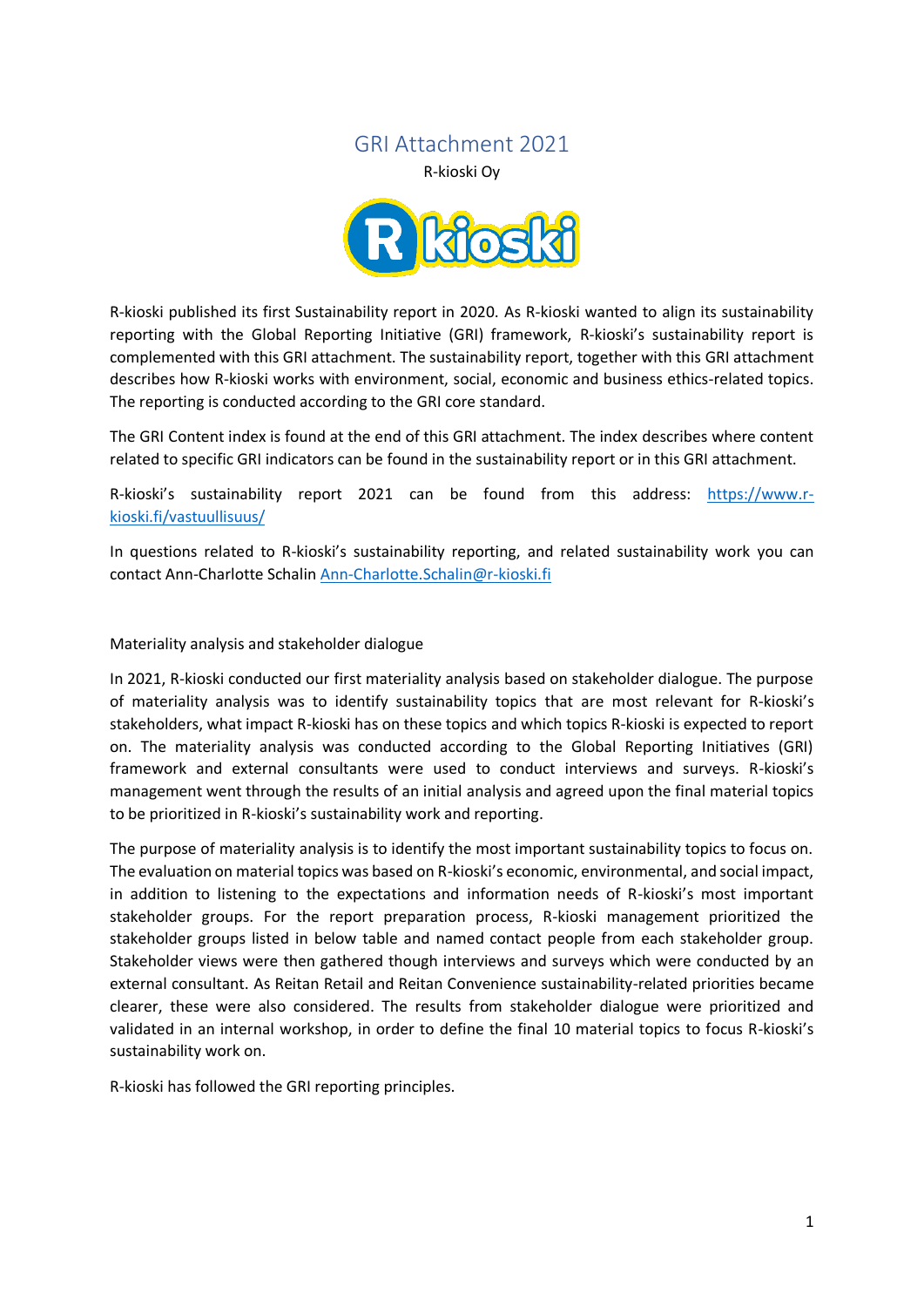| Stakeholder group  | <b>Important Topics</b>                                                                                                                                                                                                                                                                                                                                               |                                                      |
|--------------------|-----------------------------------------------------------------------------------------------------------------------------------------------------------------------------------------------------------------------------------------------------------------------------------------------------------------------------------------------------------------------|------------------------------------------------------|
| Customers          | Good treatment of customers                                                                                                                                                                                                                                                                                                                                           | Stakeholder survey, daily contact                    |
|                    | Employee wellbeing, health and safety<br>$\bullet$                                                                                                                                                                                                                                                                                                                    |                                                      |
|                    | Security in store<br>$\bullet$                                                                                                                                                                                                                                                                                                                                        |                                                      |
|                    | Fair and Equal employment, diversity<br>$\bullet$                                                                                                                                                                                                                                                                                                                     |                                                      |
|                    | Product safety<br>٠                                                                                                                                                                                                                                                                                                                                                   |                                                      |
|                    | Education and training of employees<br>$\bullet$                                                                                                                                                                                                                                                                                                                      |                                                      |
| Franchisees        | Good treatment of customers<br>$\bullet$<br>Employee wellbeing, health and safety<br>$\bullet$<br>Security in store<br>$\bullet$<br>Education and training of employees<br>$\bullet$<br>Nearby produced and domestic products<br>$\bullet$<br>Value based leadership<br>$\bullet$<br>Wide product range<br>$\bullet$<br>Sustainable transportation and logistics<br>٠ | Stakeholder interview, survey,<br>continuous contact |
|                    | Vegetarian food & meat free alternatives<br>$\bullet$                                                                                                                                                                                                                                                                                                                 |                                                      |
|                    | Packaging materials<br>$\bullet$                                                                                                                                                                                                                                                                                                                                      |                                                      |
|                    | Waste & recycling<br>$\bullet$                                                                                                                                                                                                                                                                                                                                        |                                                      |
|                    | Carbon footprint and reduction actions<br>$\bullet$                                                                                                                                                                                                                                                                                                                   |                                                      |
| Product/service    | Reducing carbon footprint, Greenhouse gas emissions<br>$\bullet$                                                                                                                                                                                                                                                                                                      | Stakeholder interview, survey,                       |
| suppliers,         | Responsible supply chain<br>$\bullet$                                                                                                                                                                                                                                                                                                                                 | continuous contact                                   |
| Warehouse          | Business strategy and strong co-operation with<br>$\bullet$                                                                                                                                                                                                                                                                                                           |                                                      |
|                    | suppliers                                                                                                                                                                                                                                                                                                                                                             |                                                      |
|                    | Good corporate citizenship, business ethics,<br>$\bullet$                                                                                                                                                                                                                                                                                                             |                                                      |
|                    | transparency and corporate governance                                                                                                                                                                                                                                                                                                                                 |                                                      |
|                    | Employee wellbeing, health and safety<br>٠                                                                                                                                                                                                                                                                                                                            |                                                      |
|                    | Minimizing waste, recycling, circular economy<br>$\bullet$                                                                                                                                                                                                                                                                                                            |                                                      |
|                    | Fair & equal employment<br>$\bullet$<br>Wide assortment<br>$\bullet$                                                                                                                                                                                                                                                                                                  |                                                      |
|                    | Fresh, vegetarian and healthy alternatives<br>$\bullet$                                                                                                                                                                                                                                                                                                               |                                                      |
|                    | Packaging materials<br>$\bullet$                                                                                                                                                                                                                                                                                                                                      |                                                      |
| R-kioski employees | Good treatment of customers<br>$\bullet$                                                                                                                                                                                                                                                                                                                              | Stakeholder interview, survey,                       |
|                    | Employee wellbeing, health and safety<br>$\bullet$                                                                                                                                                                                                                                                                                                                    | continuous contact                                   |
|                    | Education and training of employees<br>$\bullet$                                                                                                                                                                                                                                                                                                                      |                                                      |
|                    | Fair and equal employment, diversity<br>$\bullet$                                                                                                                                                                                                                                                                                                                     |                                                      |
|                    | Value based leadership<br>$\bullet$                                                                                                                                                                                                                                                                                                                                   |                                                      |
|                    | Nearby produced and domestic products<br>$\bullet$                                                                                                                                                                                                                                                                                                                    |                                                      |
|                    | Reduction of (food) waste                                                                                                                                                                                                                                                                                                                                             |                                                      |
|                    | Community involvement and local value creation                                                                                                                                                                                                                                                                                                                        |                                                      |
|                    | Reduction of plastic<br>$\bullet$                                                                                                                                                                                                                                                                                                                                     |                                                      |
|                    | Business strategy and strong co-operation with<br>$\bullet$<br>suppliers                                                                                                                                                                                                                                                                                              |                                                      |
|                    | Good corporate citizenship, business ethics,<br>$\bullet$                                                                                                                                                                                                                                                                                                             |                                                      |
|                    | transparency and corporate governance                                                                                                                                                                                                                                                                                                                                 |                                                      |
|                    | Working environment                                                                                                                                                                                                                                                                                                                                                   |                                                      |
|                    | Energy efficiency                                                                                                                                                                                                                                                                                                                                                     |                                                      |

The results from stakeholder dialogue were prioritized and validated in an internal workshop, in order to define the final 10 material topics to focus R-kioski's sustainability work on. These are visualized with bold text in below materiality matrix.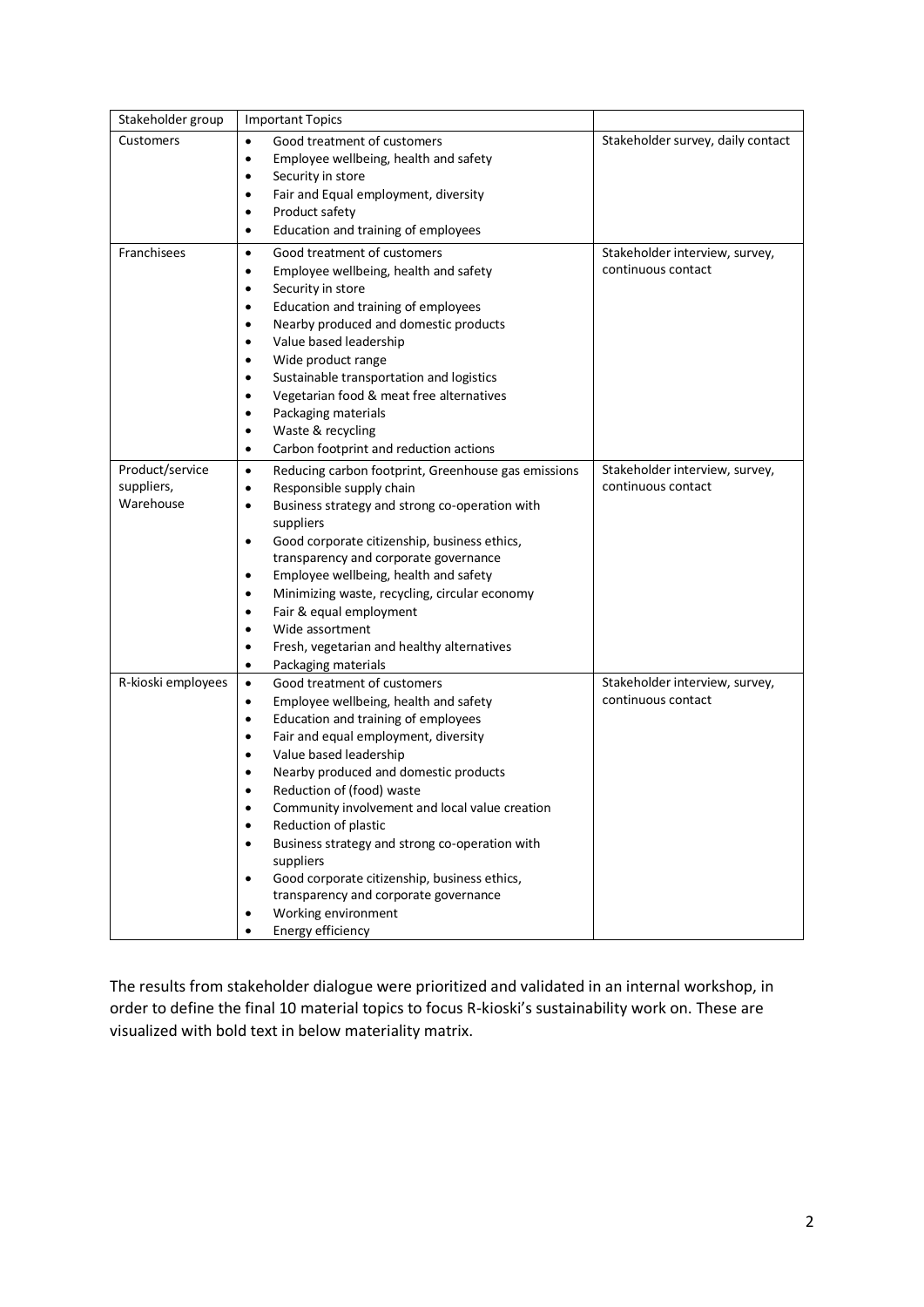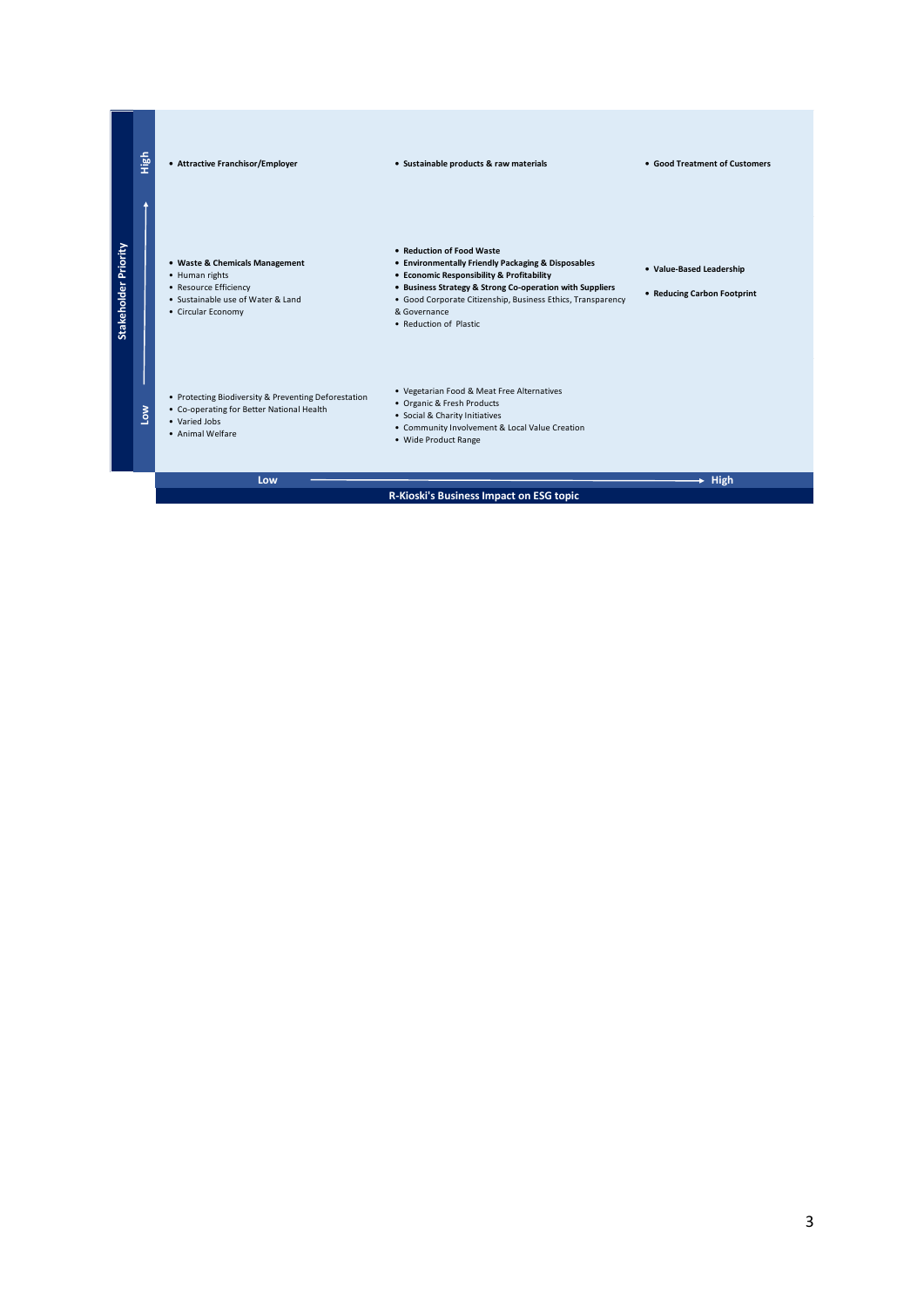# GRI Content Index

| <b>GRI Indicator</b>                                                   | Reference                                                                                                                                                                                        | <b>Comments</b> |
|------------------------------------------------------------------------|--------------------------------------------------------------------------------------------------------------------------------------------------------------------------------------------------|-----------------|
| GRI 101 Foundation 2016                                                |                                                                                                                                                                                                  |                 |
| <b>GRI 102 General Disclosures 2016</b>                                |                                                                                                                                                                                                  |                 |
| <b>Organisational profile</b>                                          |                                                                                                                                                                                                  |                 |
| 102-1 Name of the organization                                         | 2                                                                                                                                                                                                |                 |
| 102-2 Activities, brands, products, and<br>services                    | 2 https://www.r-kioski.fi/vastuullisuus/vastuullisuus-tuotteet/                                                                                                                                  |                 |
| 102-3 Location of headquarters                                         | https://www.r-kioski.fi/yhteystiedot/                                                                                                                                                            |                 |
| 102-4 Location of operations                                           | $\overline{2}$                                                                                                                                                                                   |                 |
| 102-5 Ownership and legal form                                         | 2, https://www.r-kioski.fi/yritys/                                                                                                                                                               |                 |
| 102-6 Markets served                                                   | 2, https://www.r-kioski.fi/yritys/                                                                                                                                                               |                 |
| 102-7 Scale of the organization                                        | 2, https://www.finder.fi/Kioski/R-kioski+Oy/Vantaa/yhteystiedot/2618875<br>Number of customers served: 61,9 million                                                                              |                 |
| 102-8 Information on employees and<br>other workers                    | GRI-appendix, page 6                                                                                                                                                                             |                 |
| 102-9 Supply chain                                                     | 26-33                                                                                                                                                                                            |                 |
| 102-10 Significant changes to the<br>organization and its supply chain | GRI-appendix, page 7                                                                                                                                                                             |                 |
| 102-11 Precautionary Principle or<br>approach                          | 3                                                                                                                                                                                                |                 |
| 102-12 External initiatives                                            | 9                                                                                                                                                                                                |                 |
| 102-13 Membership of associations                                      | Finnish Grocery Trade Association, Finnish Commerce Federation, The<br><b>Finland Chamber of Commerce</b>                                                                                        |                 |
| <b>Strategy</b>                                                        |                                                                                                                                                                                                  |                 |
| 102-14 Statement from senior decision-<br>maker                        | $\overline{7}$                                                                                                                                                                                   |                 |
| <b>Ethics and Integrity</b>                                            |                                                                                                                                                                                                  |                 |
| <b>Value-Based Leadership</b>                                          | R-kioski finds that GRI's standard indicators do not cover all of R-kioski's<br>material themes. Therefore, we have chosen to disclose company specific<br>topics such as Value-Based Leadership |                 |
| 102-16 Values, principles, standards, and<br>norms of behaviour        | 34-38                                                                                                                                                                                            |                 |
| 103-1 Explanation of the material topic<br>and its boundary            | 34-38                                                                                                                                                                                            |                 |
| 103-2 The Management approach and its<br>components                    | 34-38                                                                                                                                                                                            |                 |
| 103-3 Evaluation of the management<br>approach                         | 34-38                                                                                                                                                                                            |                 |
| Governance                                                             |                                                                                                                                                                                                  |                 |
| 102-18 Governance structure                                            | Board of Directors, Executive Team                                                                                                                                                               |                 |
| <b>Stakeholder Engagement</b>                                          |                                                                                                                                                                                                  |                 |
| 102-40 List of stakeholder groups                                      | GRI-appendix, page 2                                                                                                                                                                             |                 |
| 102-41 Collective bargaining agreements                                | Percentage of total employees covered by collective bargaining agreements<br>is 100%                                                                                                             |                 |
| 102-42 Identifying and selecting<br>stakeholders                       | GRI-appendix, page 1                                                                                                                                                                             |                 |
| 102-43 Approach to stakeholder<br>engagement                           | GRI-appendix, page 1                                                                                                                                                                             |                 |
| 102-44 Key topics and concerns raised                                  | GRI-appendix, page 2                                                                                                                                                                             |                 |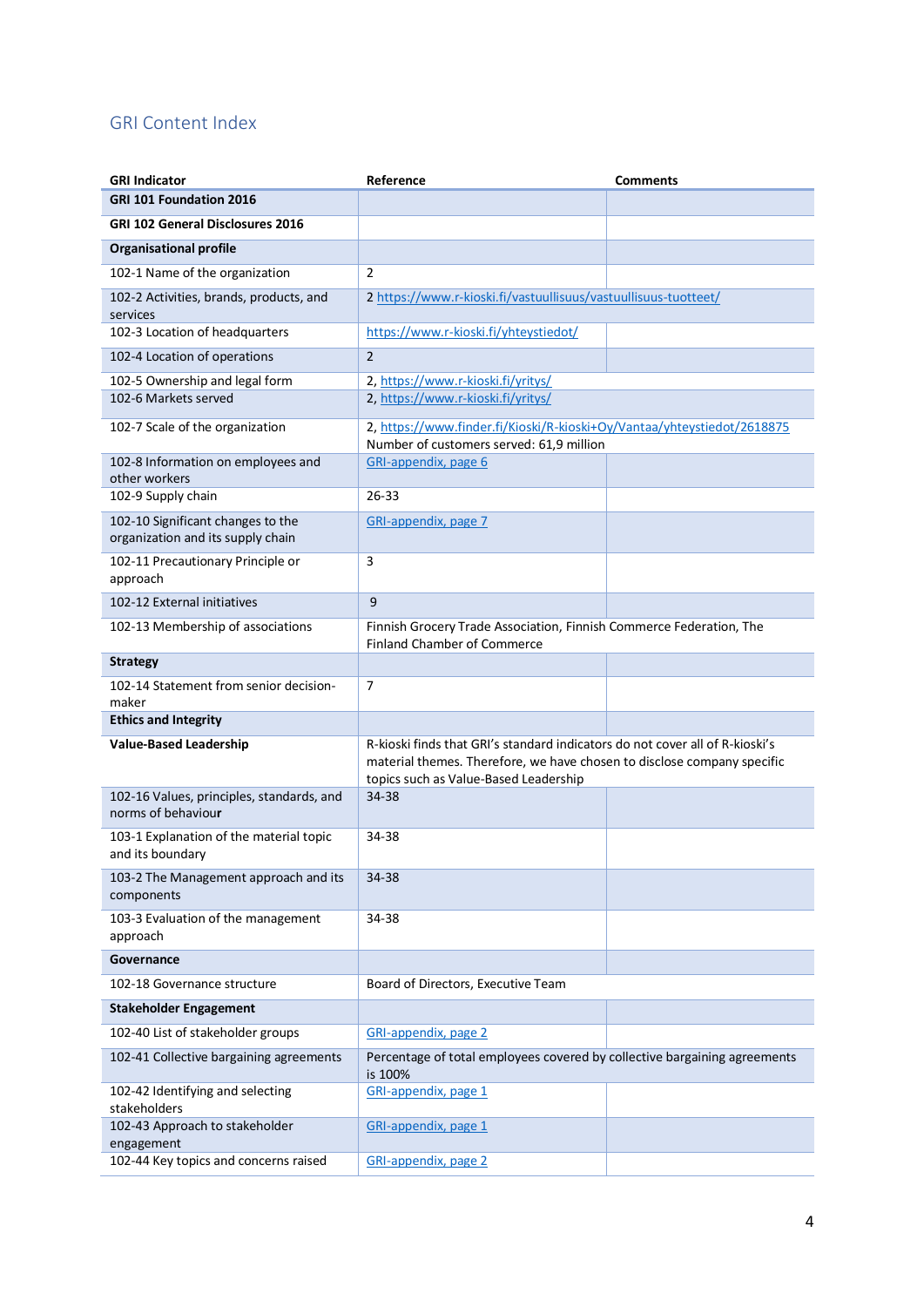| <b>Reporting Practice</b>                                            |                                                                                                                                                                                                                        |  |
|----------------------------------------------------------------------|------------------------------------------------------------------------------------------------------------------------------------------------------------------------------------------------------------------------|--|
| 102-45 Entities included in the<br>consolidated financial statements | 2, https://www.r-kioski.fi/yritys/                                                                                                                                                                                     |  |
| 102-46 Defining report content and topic<br><b>Boundaries</b>        | GRI-appendix, page 1                                                                                                                                                                                                   |  |
| 102-47 List of material topics                                       | GRI-appendix, page 3                                                                                                                                                                                                   |  |
| 102-48 Restatements of information                                   | 2019-2020 emissions of Scope 3<br>categories waste and purchased goods<br>and services were re-calculated due to<br>improved data                                                                                      |  |
| 102-49 Changes in reporting                                          | No changes                                                                                                                                                                                                             |  |
| 102-50 Reporting period                                              | $1.1.2021 - 31.12.2021$                                                                                                                                                                                                |  |
| 102-51 Date of most recent report                                    | 3.2.2021                                                                                                                                                                                                               |  |
| 102-52 Reporting cycle                                               | Annual                                                                                                                                                                                                                 |  |
| 102-53 Contact point for questions<br>regarding the report           | ann-charlotte.schalin@r-kioski.fi                                                                                                                                                                                      |  |
| 102-54 Claims of reporting in accordance<br>with the GRI standards   | This report has been prepared in accordance with the GRI Standards: Core<br>option                                                                                                                                     |  |
| 102-55 GRI content index                                             | https://www.r-kioski.fi/vastuullisuus/                                                                                                                                                                                 |  |
| 102-56 External assurance                                            | No external assurance has been made,<br>except for the CO2-emissions which<br>have been verified for the whole Reitan<br>Convenience company.                                                                          |  |
| <b>Economic Responsibility &amp; Profitability</b>                   |                                                                                                                                                                                                                        |  |
| <b>GRI 200 ECONOMIC STANDARDS 2016</b>                               |                                                                                                                                                                                                                        |  |
| 201-1 Direct Economic value generated<br>and distributed             | GRI-appendix, page 7-appendix<br>https://www.finder.fi/Kioski/R-kioski+Oy/Vantaa/yhteystiedot/2618875                                                                                                                  |  |
| <b>GRI 300 ENVIRONMENTAL STANDARDS</b><br>2016                       |                                                                                                                                                                                                                        |  |
| Sustainable products & raw material                                  | 30-33. R-kioski finds that GRI's standard indicators do not cover all of R-<br>kioski's material themes. Therefore, we have chosen to disclose company<br>specific topics such as Sustainable products & raw materials |  |
| 103-1 Explanation of the material topic<br>and its boundary          | GRI-appendix, page 7                                                                                                                                                                                                   |  |
| 103-2 The Management approach and its<br>components                  | GRI-appendix, page 8                                                                                                                                                                                                   |  |
| 103-3 Evaluation of the management<br>approach                       | GRI-appendix, page 8                                                                                                                                                                                                   |  |
| <b>Reducing Carbon Footprint</b>                                     | GRI-appendix, page 8-9                                                                                                                                                                                                 |  |
| <b>Emissions</b>                                                     |                                                                                                                                                                                                                        |  |
| 103-1 Explanation of the material topic<br>and its boundary          | GRI-appendix, page 8-9                                                                                                                                                                                                 |  |
| 103-2 The Management approach and its<br>components                  | GRI-appendix, page 8-9                                                                                                                                                                                                 |  |
| 103-3 Evaluation of the management<br>approach                       | GRI-appendix, page 8-9                                                                                                                                                                                                 |  |
| 305-1 Direct (Scope 1) GHG Emissions                                 | GRI-appendix, page 8-9                                                                                                                                                                                                 |  |
| 305-2 Energy Indirect (Scope 2) GHG<br>Emissions                     | GRI-appendix, page 8-9                                                                                                                                                                                                 |  |
| 305-3 Other indirect (Scope 3) GHG<br>emissions                      | GRI-appendix, page 8-9                                                                                                                                                                                                 |  |
| 305-5 Reduction of GHG emissions                                     | GRI-appendix, page 9                                                                                                                                                                                                   |  |
| <b>Waste and Chemicals Management</b>                                |                                                                                                                                                                                                                        |  |
| <b>Reduction of Food Waste</b>                                       |                                                                                                                                                                                                                        |  |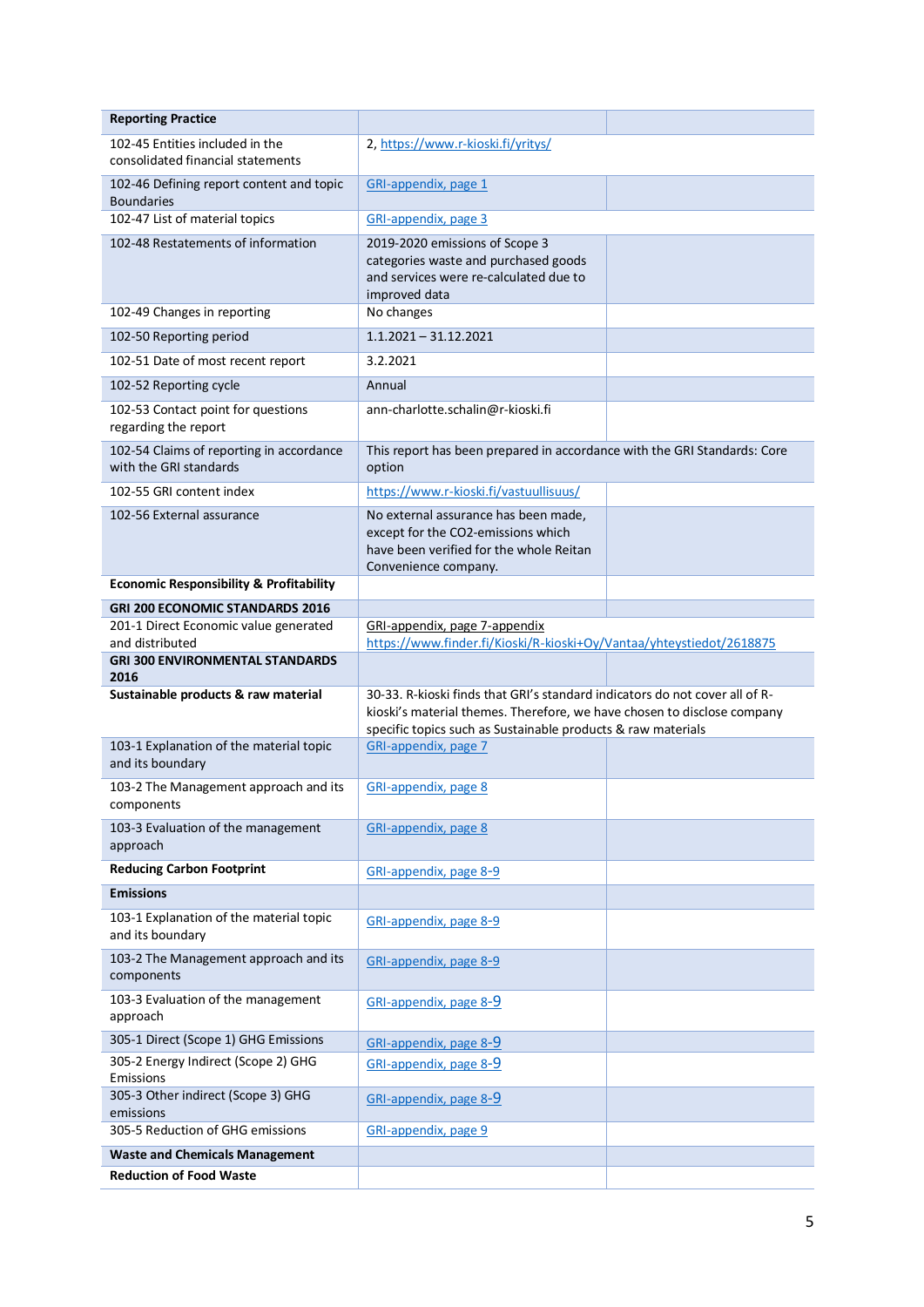| 103-1 Explanation of the material topic<br>and its boundary                                          | GRI-appendix, page 11                                                                                                                                                                                               |  |  |
|------------------------------------------------------------------------------------------------------|---------------------------------------------------------------------------------------------------------------------------------------------------------------------------------------------------------------------|--|--|
| 103-2 The Management approach and its<br>components                                                  | GRI-appendix, page 11                                                                                                                                                                                               |  |  |
| 103-3 Evaluation of the management<br>approach                                                       | GRI-appendix, page 11                                                                                                                                                                                               |  |  |
| <b>GRI 400 SOCIAL STANDARDS 2016</b>                                                                 |                                                                                                                                                                                                                     |  |  |
| <b>Attractive Franchisor/Employer</b>                                                                |                                                                                                                                                                                                                     |  |  |
| <b>Training and Education</b>                                                                        | 13                                                                                                                                                                                                                  |  |  |
| <b>Diversity and Equal Opportunity</b>                                                               | 14-15, GRI-appendix, page 11-12                                                                                                                                                                                     |  |  |
| 405-1 Diversity of governance bodies and<br>employees                                                | GRI-appendix, page 11                                                                                                                                                                                               |  |  |
| 405-2 Ratio of basic salary and<br>remuneration of women to men                                      | GRI-appendix, page 12                                                                                                                                                                                               |  |  |
| <b>Community Involvement &amp; Local Value</b><br><b>Creation</b>                                    |                                                                                                                                                                                                                     |  |  |
| 413-1 Operations with local community<br>engagement, impact assessments, and<br>development programs | 16, 19, 20                                                                                                                                                                                                          |  |  |
| <b>Good Treatment of Customers</b>                                                                   | 3, 6, 10 30, R-kioski finds that GRI's standard indicators do not cover all of R-<br>kioski's material themes. Therefore, we have chosen to disclose company<br>specific topics such as Good treatment of customers |  |  |
| 103-1 Explanation of the material topic<br>and its boundary                                          | GRI-appendix, page 9-11                                                                                                                                                                                             |  |  |
| 103-2 The Management approach and its<br>components                                                  | GRI-appendix, page 9-11                                                                                                                                                                                             |  |  |
| 103-3 Evaluation of the management<br>approach                                                       | GRI-appendix, page 9-11                                                                                                                                                                                             |  |  |
| <b>Business Strategy &amp; Strong Co-operation</b><br>with Suppliers                                 | 28, 30                                                                                                                                                                                                              |  |  |

# Complementing disclosures

# <span id="page-5-0"></span>102-8 Information on employees and other workers

| Permanent    | <b>Male</b> | Female | <b>Total</b> |
|--------------|-------------|--------|--------------|
| Full-time    | 42          | 155    | 197          |
| Part-time    | 30          | 205    | 235          |
| <b>Total</b> | 72          | 360    | 432          |
|              |             |        |              |
| <b>Total</b> | <b>Male</b> | Female |              |

Franchise companies operate 86% of the stores. The franchise entrepreneurs together employ 1839 persons, which are not R-kioski Oy's employees.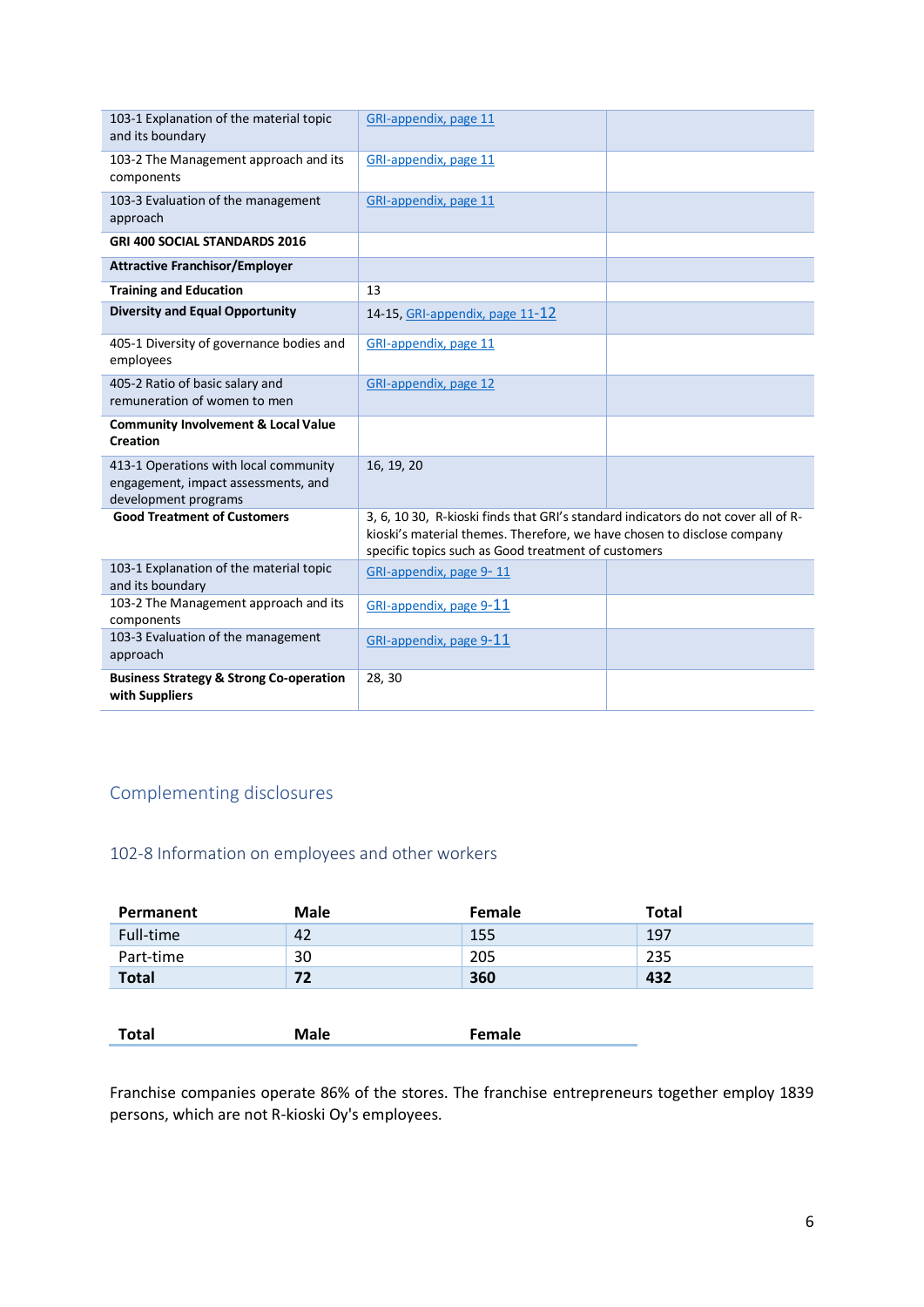The data was compiled for Reitan for the year end "Our People" 2021 -report (both R-kioski Oy and franchise companies) and b) for the Bureau of Statistics in Finland, mandatory annual reporting (Rkioski Oy).

Reservists (temporary workers) are treated as part-time workers in Our People-reporting.

## <span id="page-6-0"></span>102-10 Significant changes to the organization and its supply chain

In the beginning of January 2021, we had 475 stores, whereas in the beginning of January 2022 we had 462 stores. The Net change was -13 in 2021 (22 closings and 9 new locations). We made 29 major store renovations.

There have been no significant changes in the locations of suppliers or structure of the supply chain, or relationships with suppliers, except that suppliers' investments in business development has been more cautious than usual due to uncertain Covid-19 related circumstances.

| <b>MEUR</b>                      | 2020    | 2021    |
|----------------------------------|---------|---------|
| Revenues                         | 78,5    | 71,8    |
| Operating costs                  | $-51,0$ | $-45,9$ |
| Employee wages and benefits      | $-16,5$ | $-16,0$ |
| Payments to providers of capital | $-0,3$  | $-0,2$  |
| Taxes and fees                   | 0,7     | 0,8     |
| <b>Donations</b>                 |         |         |
| Economic value retained          | 11,4    | 10,6    |

# <span id="page-6-1"></span>Direct economic value generated and distributed

# <span id="page-6-2"></span>Sustainable products & raw materials

It is important for our stakeholders that we ensure responsible practices in our entire value chain. We sell a wide variety of products, and in cooperation with our suppliers and logistics partners, we aim to ensure sustainable practices. Due to the fact that the greatest impacts occur in the preliminary stages of our value chain, we require our suppliers to have their own sustainability programs, through which they ensure that products bought by R-kioski are produced from sustainable raw materials. As a part of our cooperation, our suppliers keep us up-to-date on sustainability issues related to e.g. transportation, packaging, production, sub-suppliers and factories. We prefer to establish long-term partnerships in order to create durable solutions with our partners, while also taking the voice of the customers into consideration. A good example of this is our salads, which are both produced in Finland and now also only contain domestically raised poultry.

We aim to reduce our negative environmental impacts through sustainable selections in our assortment. For example, we have introduced vegan products, as well as ensuring that 100% of the coffee we purchase is certified. Packaging materials have an important role in guaranteeing the freshness and safety of food products, however, it also causes waste and emissions. Due to this, we use packaging materials that reduce the burden on the environment. R-coffee cups, for example, are produced from renewable raw-materials and filters have been substituted with Swan-marked and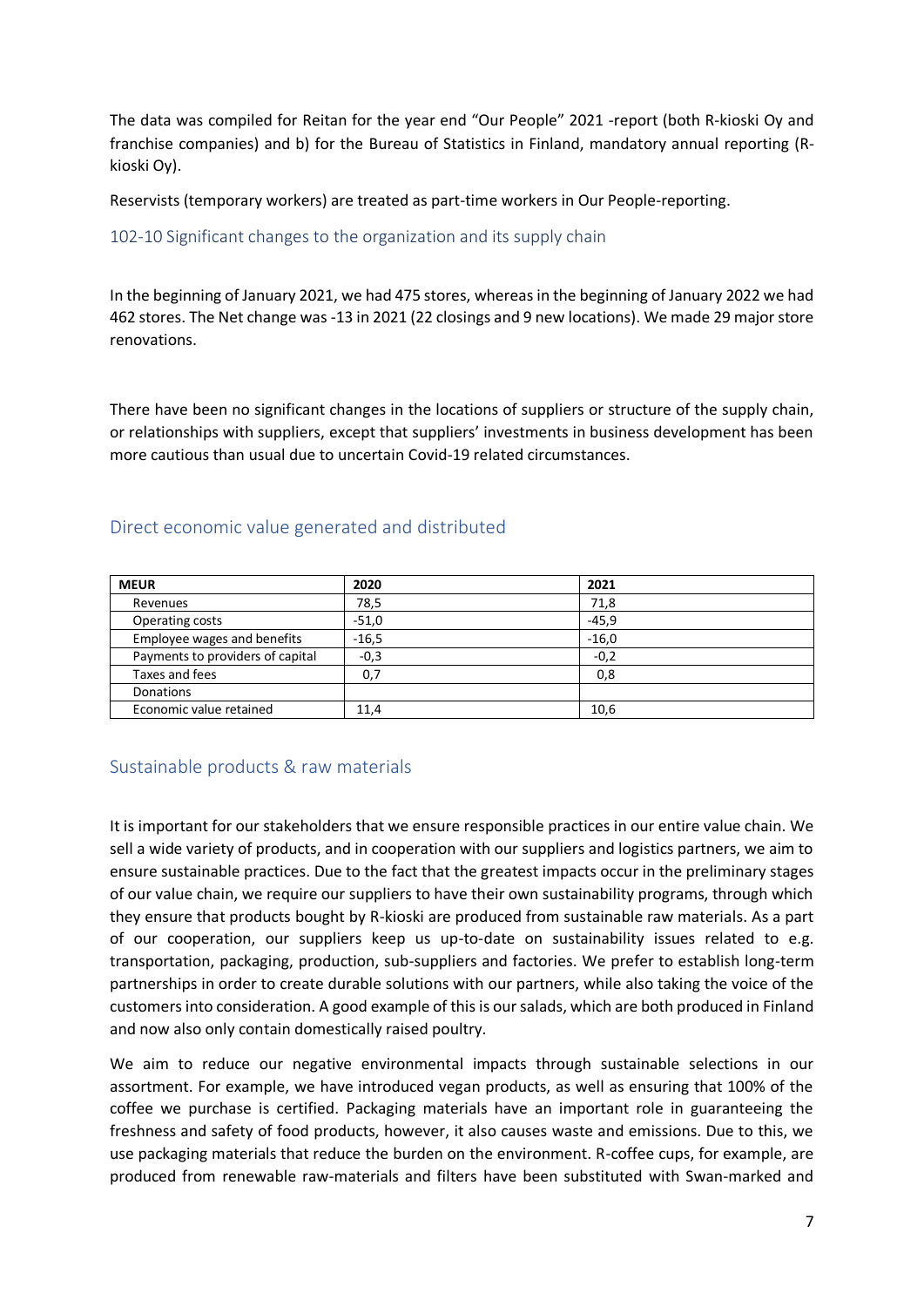compostable alternatives. One measure we have taken to reduce plastic is to remove the cutlery which used to be included with our R-salads. Instead, we now offer wooden cutlery, in case the customer needs to eat on-the-go. All of our serving and packaging dishes are produced either fully, or close to fully, from renewable raw materials. In addition to this, we guide our consumers in recycling the packaging after use.

We require our suppliers to adhere to our Code of Conduct. Moreover, our suppliers are again expected to monitor their own suppliers, to ensure compliance.

R-kioski has committed to promote the UN Sustainable Development Goals through its mother company Reitan Convenience. Our focus areas are health, the environment, people and value chain.

We are aiming to increase the share of recycled packaging materials in our production. Currently, we are following the best-practice approaches in all our operating locations, but are continuously looking for better models and procedures for waste soring and recycling.

R-kioski is aiming to reduce environmental impacts in cooperation with our supply chain, in short- and medium time horizons. For example, Ärrävesi-water has since 2021 been sold in bottles made from 100% recyclable materials.

R-kioski has not yet set any concrete targets of follow-up mechanisms for sustainable products and raw materials, as this is connected to the ongoing work of completing Reitan Retail's ESG-strategy.

# <span id="page-7-0"></span>Emissions

Reducing Carbon Footprint is a material topic for R-kioski due to our stakeholders highlighting the importance of taking our part of the responsibility to limit climate change. R-kioski's Scope 1 and 2 emissions were in total 4 245 tCO2e in 2021. The greatest part of our emissions are indirect emissions from our value chain. That is why we have also started measuring our Scope 3 emissions; in order to get an overview of these, be able to engage with our suppliers, and to reduce the emissions and related impacts. According to the GHG Protocol, franchisees can be calculated as indirect Scope 3 emissions. It has been a conscious decision from our company to include the emissions from franchisees into Rkioski's Scope 1 and 2 emissions.

|                                                  |                    |        |        | 2021   |
|--------------------------------------------------|--------------------|--------|--------|--------|
|                                                  |                    | 2019   | 2020   |        |
| Scope 1                                          | tCO <sub>2</sub> e | 406,9  | 595,5  | 895,8  |
| Scope 2 (location-based)                         | tCO <sub>2</sub> e | 4601,3 | 4260,4 | 3348,7 |
| Scope 2 (market-based)                           | tCO <sub>2</sub> e | 925,7  | 766,6  | 2599,2 |
| Scope 3                                          |                    |        |        |        |
| Scope 3 Waste                                    | tCO <sub>2e</sub>  | 4219,3 | 3774,4 | 3671,3 |
| Scope 3 Fuel-and-energy-related activities       | tCO <sub>2</sub> e | 882,8  | 724    | 1235   |
| Scope 3 Business travel                          | tCO <sub>2e</sub>  | 113,5  | 70,5   | 83,2   |
| Scope 3 Upstream transportation and distribution | tCO <sub>2e</sub>  | 274,7  | 246,8  | 355,9  |
| Scope 3 Purchased goods and services             | tCO <sub>2e</sub>  | 485,7  | 419    | 519,3  |
| <b>Scope 3 Total</b>                             | tCO <sub>2e</sub>  | 5976   | 5234.7 | 5864,7 |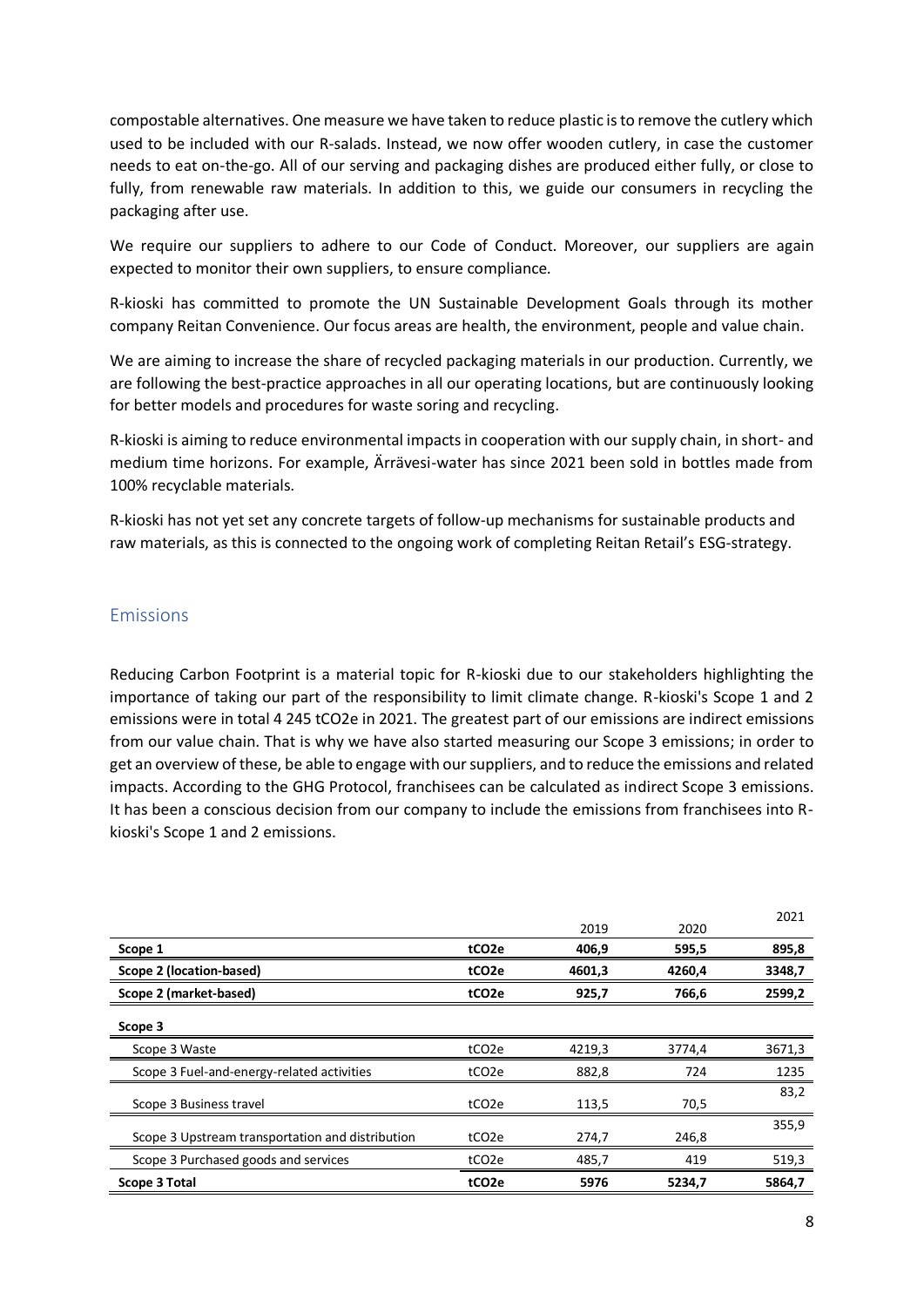| Total market-based | tCO <sub>2</sub> e | 10984.2 | 10090.6 | 10109,2 |
|--------------------|--------------------|---------|---------|---------|
|                    | tCO <sub>2</sub> e | 7308.6  | 6596,8  | 9359,7  |

The emissions have been calculated using the Greenhouse Gas Protocol. All greenhouse gases specified in the GHG Protocol have been included in R-kioski's carbon footprint calculations. R-kioski does not have biogenic emissions. R-kioski's consolidation approach is financial control. The emission factors used in the calculations have been gathered from different sources, mainly DEFRA and IEA.

In 2021, R-kioski's Scope 1 emissions were 896 tCO2e and Scope 2 emissions 3 349 tCO2e (locationbased). With the market-based method, the Scope 2 emissions were 2 599 tCO2e. The base year for R-kioski's carbon footprint is 2019, which is the first year that R-kioski has emissions data for. The Scope 1 emissions in base year were 407 tCO2e and the Scope 2 (location-based) 4 601 tCO2e. It should be noted that there have been changes to the calculations since the publishing of our previous sustainability report. This is due to changing the location-based electricity emission factor from Nordic Electricity mix to Finnish Electricity mix, and also more specifically stating which of our shops use renewable electricity and therefore have zero-emission electricity in the market-based method.

R-kioski has started to gather Scope 3 emission data, and the current Scope 3 emissions add up to 5 865 tCO2e from categories purchased goods and services, fuel-and-energy-related activities, upstream transportation and distribution, waste and business travel. It should be noted that as R-kioski has only recently started gathering Scope 3 data, it is likely that the emissions from this Scope will increase in future accounting years. Especially the category purchased goods and services is expected to increase. Since the publishing of our previous year's sustainability report, the 2019-2020 emissions of certain categories (waste, purchased goods and services) have also been re-calculated due to improved data.

R-kioski has implemented various actions to reduce energy use and emissions from own operations. Some examples of actions done in 2021 have been highlighted in the Sustainability report on pages 26- 29

R-kioski has as a part of Reitan Retail ambition to become net zero in own operations (Scope 1 & 2) by 2030, and net zero in the entire value chain (Scope 1, 2 & 3) by 2050. R-kioski and the Reitan Retail measure emissions annually, and in case emissions would not develop in the right direction, there should be changes done into the management approach.

# <span id="page-8-0"></span>Good Treatment of Customers

#### **AIMING FOR EXECUTION EXELLENCE IN SALES AND CUSTOMER SERVICE**

In R-kioski we live and breathe customer service. Monitoring and analyzing the metrics of everyday service quality is one of the most integral parts of a franchisee´s responsibilities in store management – covering everything from reviewing POS and sales reports to following up on the handling of customer feedbacks on a case-by-case basis.

R-kioski uses the NPS recommendation index as a strategic planning tool and it is measured twice a year. In the 2021 service experience survey conducted by the Finnish Commerce Federation, R-kioski was ranked in TOP3 in overall service experience and ranked TOP1 in personal customer service in the reference group (grocery stores).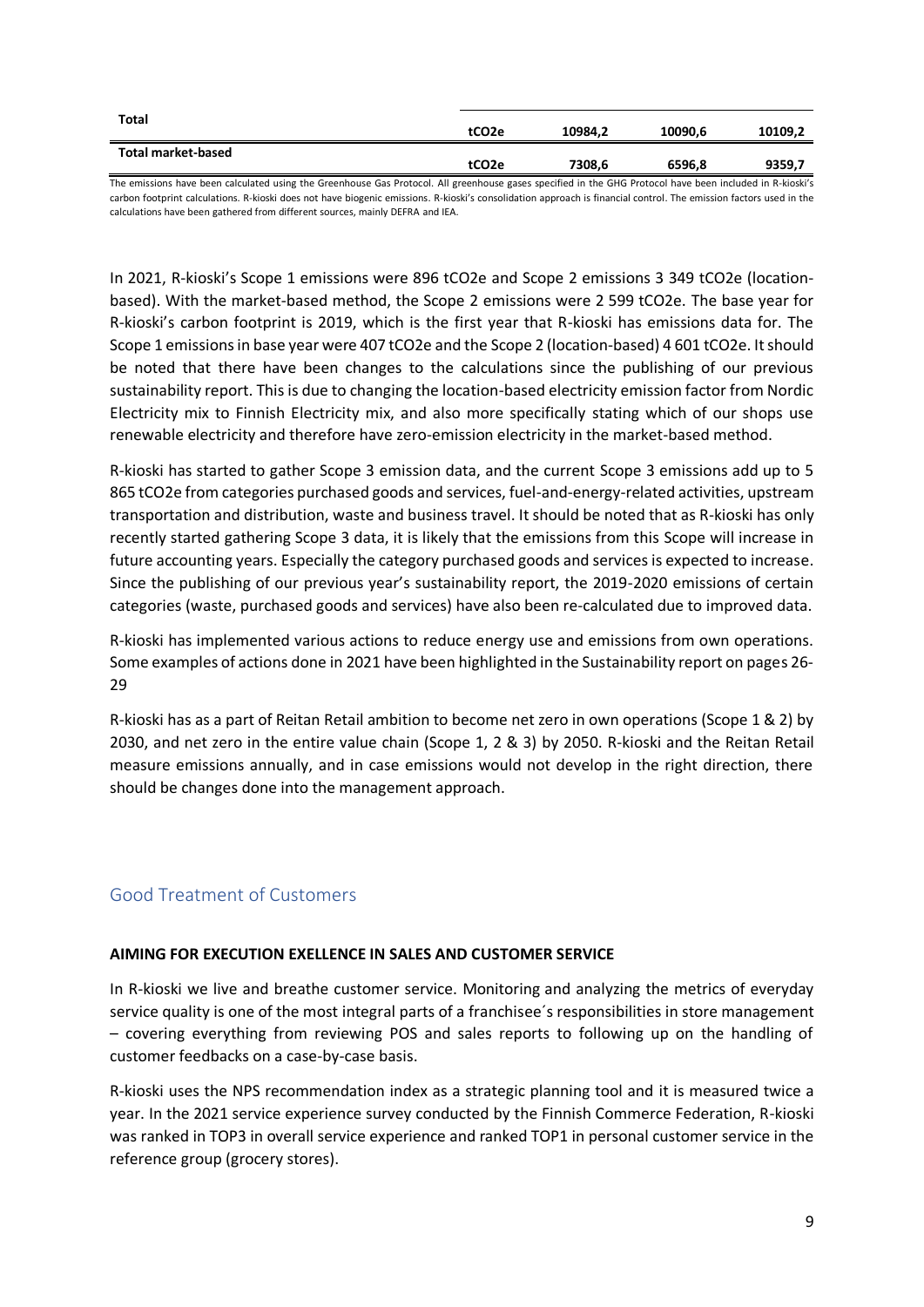Franchisees are regularly supplied with chain-level service indicator results of different topics. R-kioski chain management experts carry out two concept evaluations yearly, including a step-by-step assessment of everything related to customer experience. The third yearly measurement is required from the franchisee him/herself – giving them an excellent opportunity to verify the effectiveness of development procedures made. R-kioski´s regional sales managers also produce a written quality report on the level of store operations during every store visit, approximately once a month. Franchisee is consulted on steps to take, and a follow-up measurement will take place accordingly. Rkioski also utilizes mystery shoppers regularly, focusing on living up to the expectations of customers.

In the end, the success in customer service is stated in R-kioski´s Best standards metrics (Leadership, Execution excellence, Profitability, Upselling), benchmarking all key indicators related to the franchisee´s convenience business unit.

#### **FRANCHISEE AND STAFF TRAINING TO SUPPORT THE EXECUTION EXCELLENCE**

R-kioski franchisees are trained to always prioritize customer service over other routines, and to plan everyday tasks in ways, which enable focusing on excellent customer service. The Support office provides franchisees with management tools for organizing routines and tasks properly, as well as management trainings to ensure their ability to improve efficiency. R-kioski has a comprehensive and systematic training program for all of its franchisees and salespersons.

#### **ENGAGEMENT FUELS PROFESSIONALISM**

All great businesses are built by great individuals. A committed R-kioski franchisee with high-quality management and a trained sales team with execution excellence are the key players in ensuring worldclass service in the stores. To be the best in class, both knowledge, skills and experience-based professionalism are needed, in addition to the tools and expertise provided by R-kioski support office.

#### **SUFFICIENT STAFFING**

Excellent service performance demands focus on top-quality personnel management, always enabling sufficient staffing. The franchisee has an overall control over the functionality of the store´s team performance and staffing, covering all stages of employment relationship from recruitment to compensation. The franchisee plans the staffing needs and resources and is personally committed to keeping the store open. This is a very efficient working model, as the best and most accurate information regarding location specific issues (such as peak hours) is always available directly to the franchisee in the store without any delay. Our POS and reporting system give the franchisee all necessary key performance indicators related to staffing and sales data. The franchisee also makes a monthly action plan to forecast changes in staffing needs, ensuring reaction time.

Customer feedback is collected via five paths:

- franchisees and their staff at the stores
- consumer feedback service <https://www.r-kioski.fi/palaute/>
- call center (open 17/7) for franchisees and consumers
- social media channels: Facebook, Instagram, Twitter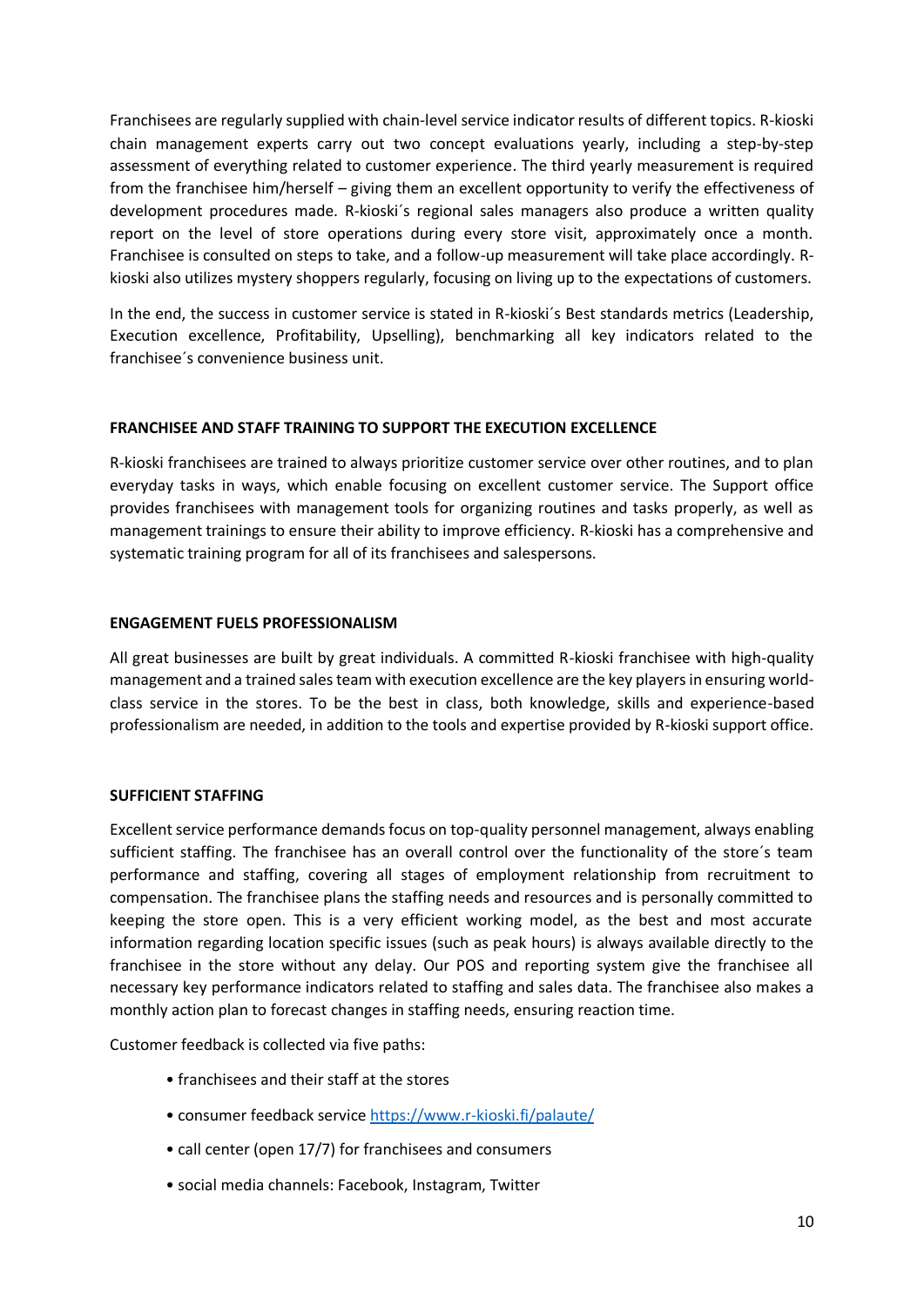• intra-chat for communication between stores and the support office.

R-kioski centralized call center is serving franchisees in all matters related to commercial actions (orders, deliveries, remittance correction, product- and campaign inquiries, questions about inventory and economy, complaints, cashier peripheral device matters, subscription orders), and it is an important point of contact between stores and the support office.

#### **CUSTOMER FEEDBACK MONITORING**

R-kioski centralized customer service receives roughly 500 customer feedbacks per month. They are assorted under correct headlines and handled using WordPress. Every feedback is of utmost importance to R-kioski, and the feedbacks are handled individually according to GDPR regulations individually and considering the point of view of all parties involved.

Feedback, which considers a particular store and its performance, is first directed to R-kioski's sales manager and then to the franchisee with suggestions for improvement. After that the franchisee personally contacts the customer.

R-kioski Call center follows weekly:

- 1. The response rate
- 2. The resolution rate during 1st call

3. SLA report including a.) top10 topics b.) tickets transferred to depts c.) response time (committed to be 24hrs)

4. Feedback survey among franchisees after every call

## *"Lovely staff in the R-kioski in the arriving flights' hall. Special thanks to the ladies, who helped me on Sunday morning. You made my Christmas a better one :)!"*

#### <span id="page-10-0"></span>Reduction of Food Waste

Food waste generated throughout value chains is an increasingly problematic issue on a global level, and we recognize that we need to be a part of the solution to solve this. We reduce food waste by making thoughtful assortment choices, by using Ekoteko-discount stickers and by launching coupon campaigns. Moreover, we lower the prices of products approaching their Best Before date. In order to minimize food waste from storage, we use terminal deliveries for large parts of products with short shelf life and the products are delivered based on orders made by kiosks. The remaining potential food waste from storage is redirected to charity. When it comes to products that are prepared on-site at the kiosks, we aim to utilize the same ingredients in recipe planning. The merchants and kiosk personnel are provided training in order planning, to prevent purchase of superfluous produce. Additionally, they receive training to minimize waste when preparing products. When it comes to baked goods, we are trying to minimize food waste though our "From good to better" (Hyvästä Paremmaksi) – measure. If any baked goods are in danger of going to waste, we offer them to customers as tasting samples at the end of the day. We are also actively assessing the prospect of